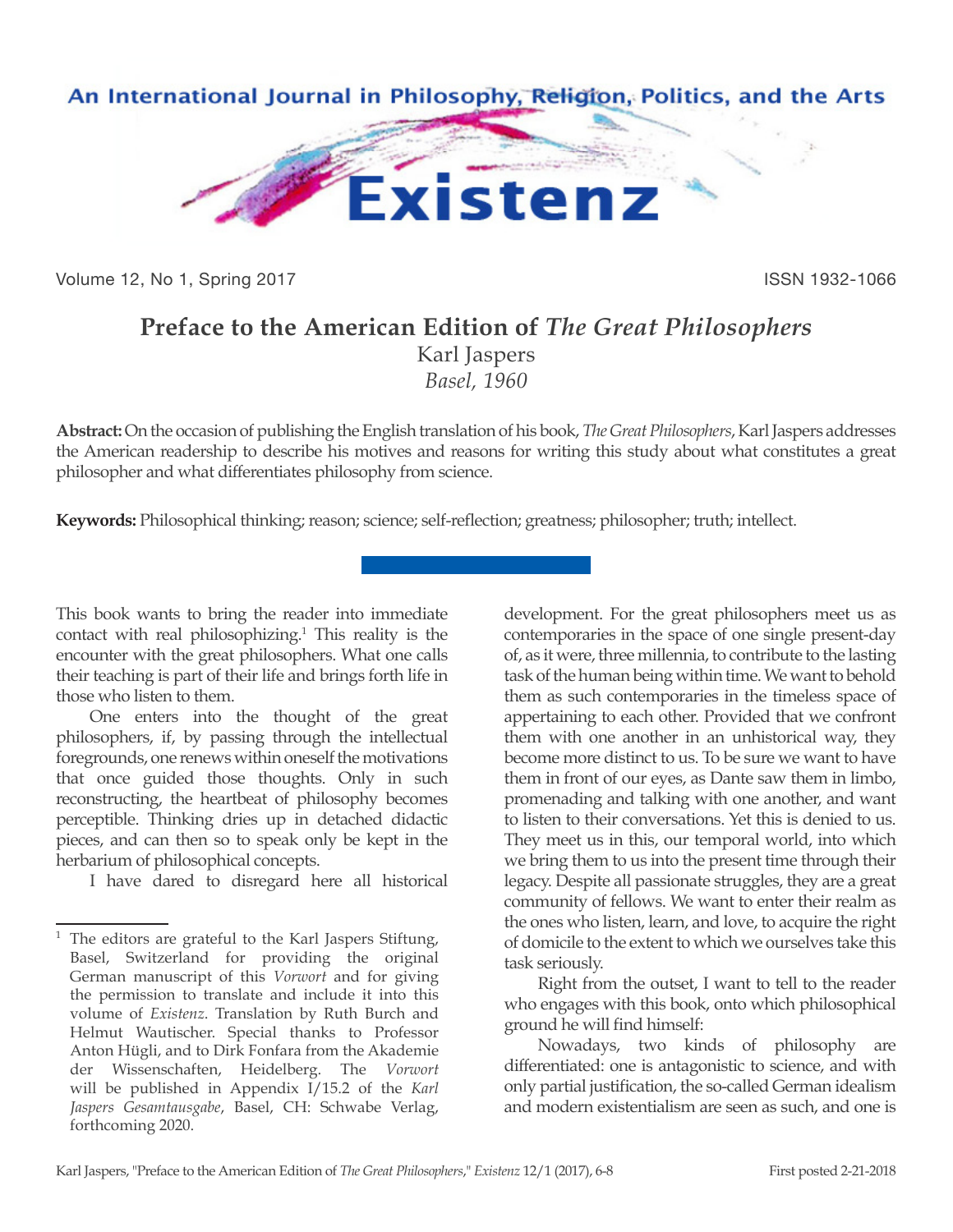scientific (as one sees it in positivism, pragmatism, and in logistic). However, when understood in such ways, both sides are no longer philosophy. This inspiring designation that comes from the Greeks, should not be usurped for something entirely different. Philosophy is in league with the sciences, without being science in itself.

Erstwhile philosophy arose from the will, to comprehend truth through thinking that was hitherto hidden in myth and literature. Only late in the Occident, since the end of the Middle Ages, the specificity of modern science accrued, by which the world of humans became completely revolutionized. Knowledge that is not merely methodical, but is compelling and universally valid and has proven itself factually, is differentiated from all former philosophy, for everyone who understood it will also recognize it, and so it can be disseminated identically throughout the entirety of humankind.

The thinking of philosophy could become only thereby conscious of its original character. To elaborate on this character in a pristine mode is the task of philosophy. As philosophy became methodically conscious of its unique thought in contrast to the knowing in the modern sciences (yet until today this task is not yet sufficiently completed), its fate was on the one hand to be uncomprehendingly disdained, on the other hand to think foolishly that it could dispense with the sciences. True philosophy, however, is by virtue of being tied to science more than science.

The connection becomes discernible in such way that nowadays true philosophizing will not be possible to anyone who is not at home in the sciences. Today, no philosopher can achieve a clear and truthful manifestation of his thinking merely from the origins of philosophizing and without the disposition of scientificity. The contempt for the sciences becomes an act that goes against truth. Without science, no one can have an impact favoring pristine reason, upon which our well-being depends, admittedly this reason can take each step only with the assistance of the intellect, but it is incomprehensible to intellect itself.

The positing of being "more than science" resides in that reason. It constitutes philosophical thinking, it comes from it, it brings the unfolding of reason, where it is comprehended it enhances reason in the world. Philosophy that is inimical to science and reason is erroneous philosophy. By not seeing through oneself, raising superhuman claims with astonishing fancies deriving from truthdreaming and aberrance, reasoning creates harm or justifies it. Yet the philosophical thinking of reason is indeed an expression of unconditional truth; however, it is not straightforward in the manifestation of what is already thought. Unlike the sciences it is not universally valid and will never be equally accepted by all. While intellect seeks the universally true as the one, and also finds it within limits, reason is the one but only as movement and enablement, and not as the content of a sole truth. The rational discussion in the sciences (a discussion that also does not disappear in philosophizing) is replaced by the conflict of the forces, in which the multifariousness of communication of philosophical reason takes place. The results of knowledge in scientific discussion are substituted in philosophical communication by the elucidation of one's existence.

In the sciences there is the tremendous process of advancement. However, the philosophy of the great philosophers is always on a level that cannot be surpassed. The change of philosophy in its appearances is, among other factors, also conditioned by the advancement in the sciences, albeit without being itself a process of scientific advancement. Thence, whereas the history of the sciences is only of incidental interest to science, the history of philosophy is of indispensable interest to philosophy. This indispensability, however, can be seen only by not portraying the history of philosophy as a series of opinions derived from millennia of years, be it as errors that are by now surpassed, be it as accuracies that may be retained. A history of philosophy, understood as a history of the sciences, is no longer a history that is essential for philosophy.

—One might say that there has never been before such a history of philosophy as an introduction to philosophy as I attempt it with this book. Vast amounts of texts and traditions have been accumulated as materials. But contrary to the leveling in encyclopedias one needs to behold the greatness of the philosophers. It was believed one can see through this history and to have an overview based on Hegel, the ingenious yet administrating system builder of the one history of philosophy, as the becoming of the currently reached culmination. However, in contrast to a historical totality it is necessary to behold the encompassing originality of these great ones together with whom we step out of history and into a presentness of being human.—History of problems and history of systems had been pursued and many factual references for terminologies had been worked out. But in contrast to this objectification